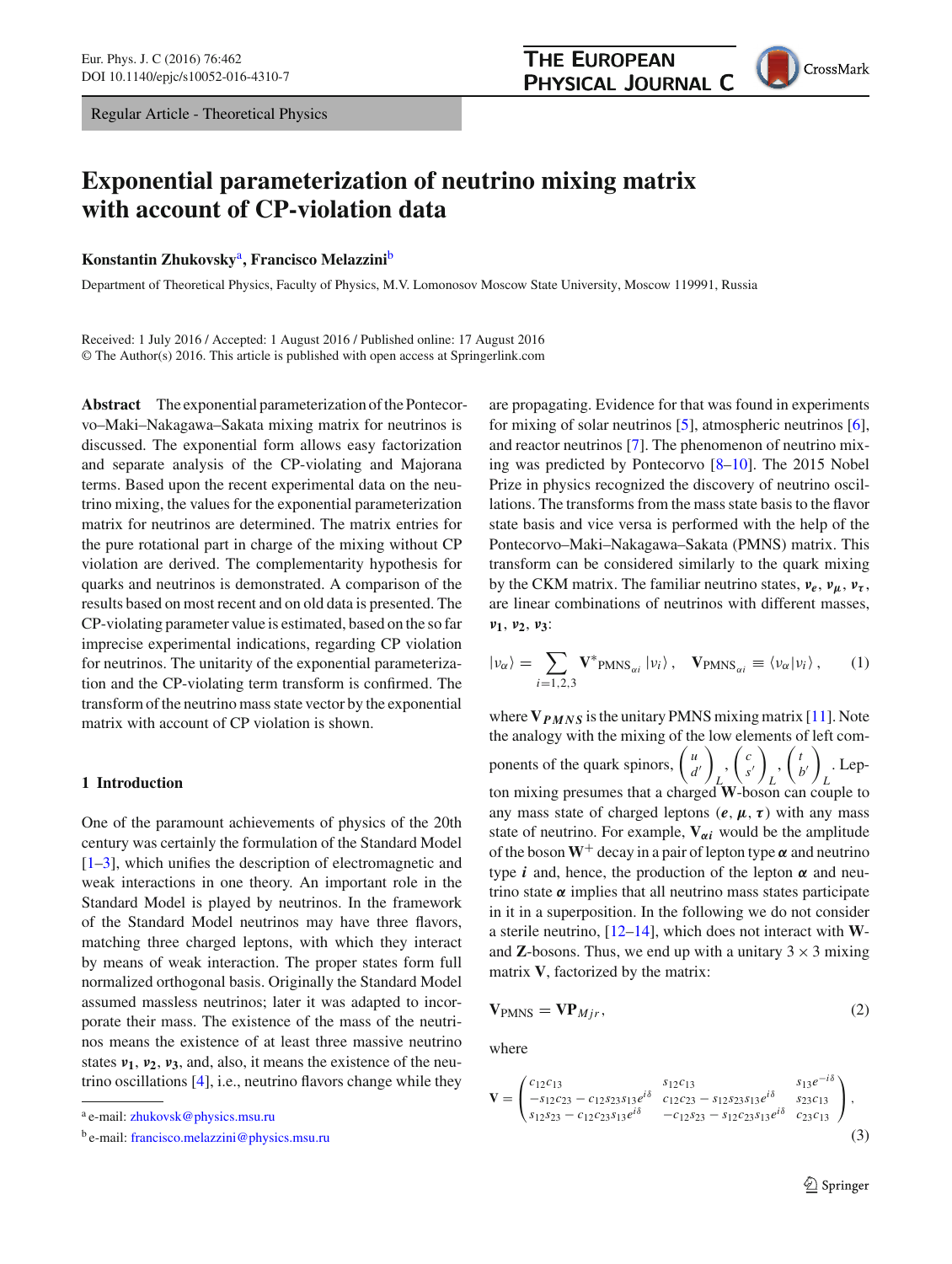$$
\mathbf{P}_{Mjr} = \text{diag}\left(e^{i\alpha_1/2}, e^{i\alpha_2/2}, 1\right),\tag{4}
$$

 $c_{ij} = \cos \theta_{ij}$ ,  $s_{ij} = \sin \theta_{ij}$ , *i*, *j* = 1, 2, 3, and  $P_{Mjr} = \text{diag}$  $(e^{i\alpha_1/2}, e^{i\alpha_2/2}, 1)$  describes the possible Majoranas nature of neutrinos by the phases  $\alpha_1$  and  $\alpha_2$ . If  $\alpha_{1,2} \neq 0$ , then the neutrinos are the Majorana particles, i.e. they are identical to their antiparticles; the phases  $\alpha_1$ ,  $\alpha_2$  play a role in the processes, which do not preserve the lepton number. The role of the matrix  $V$  in the parameterization  $(3)$  is similar to the one that the CKM matrix plays in quark mixing [\[15](#page-5-2)[,17](#page-5-3)[–20](#page-5-4)]. The PMNS matrix is fully determined by four parameters: three mixing angles  $\theta_{12}, \theta_{23}, \theta_{13}$ , and the phase  $\delta$ , in charge of the CP violation description [\[15](#page-5-2)]. The experimental values of the mixing angles are relatively well determined [\[15,](#page-5-2)[16](#page-5-5)[,21](#page-5-6)– [24\]](#page-5-7):

$$
\theta_{12} \cong 33.36^{\circ} \pm 0.8^{\circ},\tag{5}
$$

$$
\theta_{23} \cong 40.0^\circ \pm 2^\circ,\tag{6}
$$

$$
\theta_{13} \cong 8.66^\circ \pm 0.45^\circ. \tag{7}
$$

Contrary to quark mixing angles, these are not small and the expansion in series of the only small parameter is not possible. Thus, there is no small parameter, like  $\lambda = \sin$  $\theta_{\text{Cabibbo}} \approx 0.22$  [\[25\]](#page-5-8), for neutrino mixing. Experimentally determined absolute values for the elements of the PMNS matrix read as follows [\[15](#page-5-2)]:

$$
|\mathbf{V}| = \begin{pmatrix} 0.82 & 0.54 & 0.15 \\ 0.35 & 0.70 & 0.62 \\ 0.44 & 0.45 & 0.77 \end{pmatrix}.
$$
 (8)

Moreover, there are indications that the CP-violating phase may have a non-zero value; moreover, very approximately it is supposed to be as large as  $\delta \approx 300^{\circ}$  (see [\[26](#page-5-9),[27](#page-5-10)]).

#### **2 Exponential mixing matrix**

The exponential parameterization for the neutrino mixing matrix was outlined in [\[28\]](#page-5-11) and then in [\[29\]](#page-5-12); it is constructed similarly to that for quarks [\[30,](#page-5-13)[31\]](#page-5-14). Unitarity of the exponential mixing matrix  $V = \exp A$  is guaranteed by the anti-Hermitian form of the exponent  $A =$ anteed by the anti-Hermitian form of the exponent **A** =  $\left(0\right)$  $\begin{pmatrix} -\lambda_1 & 0 & -\lambda_2 \\ \lambda_1 & -i\delta_{CD} & \lambda_2 \end{pmatrix}$ <sup>−</sup>λ3*e*−*i*δ*C P* <sup>λ</sup><sup>2</sup> <sup>0</sup> <sup>⎠</sup> (see [\[33\]](#page-5-15)), which depends on

the mixing parameters  $\lambda_i$ , and on the CP-violation phase δ<sub>CP</sub>. Note that for  $δ<sub>CP</sub> = 2πn$  we obtain simply a rotation matrix around the axis in space [\[31\]](#page-5-14). The matrix also becomes real for  $\delta_{CP} = \pi(2n + 1)$ . The most important advantage of the exponential parameterization for the mixing matrix with respect to the commonly known standard parameterization is that the exponential parameterization allows easy separation of the contributions of the rotation part, the CP violation

and possible other terms in stand alone factors. This separation can be made in a variety of modes, of which we omit the details here; proper discussion was presented, for example, in [\[31](#page-5-14),[32](#page-5-16)]. The following unitary parameterization was proposed in [\[29\]](#page-5-12):

<span id="page-1-2"></span>
$$
\mathbf{V} = \mathbf{P}_{\text{Rot}} \mathbf{P}_{\text{CP}} \mathbf{P}_{\text{Mjr}},\tag{9}
$$

where the rotation part is given by the real exponential matrix

<span id="page-1-1"></span>
$$
\mathbf{P}_{\mathbf{Rot}} = e^{\mathbf{A}_{\text{Rot}}} = \exp\begin{pmatrix} 0 & \lambda & \mu \\ -\lambda & 0 & -\nu \\ -\mu & \nu & 0 \end{pmatrix},\tag{10}
$$

the CP violation is accounted for by

$$
\mathbf{P}_{\rm CP} = e^{\mathbf{A}_{\rm CP}},\tag{11}
$$

and it contains an imaginary component,

$$
\mathbf{A_{CP}} = \begin{pmatrix} 0 & 0 & \mu \left( -1 + e^{i\delta_{CP}} \right) \\ 0 & 0 & 0 \\ \mu \left( 1 - e^{-i\delta_{CP}} \right) & 0 & 0 \end{pmatrix}, \quad (12)
$$

and the Majorana part,

$$
\mathbf{P}_{Mjr} = e^{\mathbf{A}_{Mjr}},\tag{13}
$$

depends on the Majorana phases in the exponential:

$$
\mathbf{A}_{\mathbf{Mjr}} = i \begin{pmatrix} \alpha_1/2 & 0 & 0 \\ 0 & \alpha_2/2 & 0 \\ 0 & 0 & 0 \end{pmatrix} . \tag{14}
$$

The details of the splitting between CP-conserving and CPviolating terms in the above parameterization can be found in [\[29](#page-5-12)] (also compare with [\[31](#page-5-14)[,32](#page-5-16)]). The values of the Majorana phases  $\alpha_1$  and  $\alpha_2$  are at present undetermined; the value of the CP-violating phase  $\delta_{\text{CP}}$  can be figured from the existing experimental indications and estimations (see, for example,  $[26, 27]$  $[26, 27]$  $[26, 27]$ ).

The rotation matrix can be conveniently presented in the form of the rotation in the angle  $\Phi$  around the axis, given by the vector  $\vec{\mathbf{n}} = (n_x, n_y, n_z)$ :

<span id="page-1-0"></span>
$$
\mathbf{M}(\vec{\mathbf{n}}, \Phi) = e^{\Phi} \mathbf{N} = \begin{pmatrix} M_{xx} & M_{xy} & M_{xz} \\ M_{yx} & M_{yy} & M_{yz} \\ M_{zx} & M_{zy} & M_{zz} \end{pmatrix},
$$

$$
\mathbf{N} = \begin{pmatrix} 0 & -n_z & n_y \\ n_z & 0 & -n_x \\ -n_y & n_x & 0 \end{pmatrix}.
$$
(15)

<span id="page-1-3"></span>In this form it represents a three-dimensional rotation generator. Then [\(15\)](#page-1-0) links the entries of the rotational matrix [\(10\)](#page-1-1) in the exponential parameterization [\(9\)](#page-1-2) with the rotation angle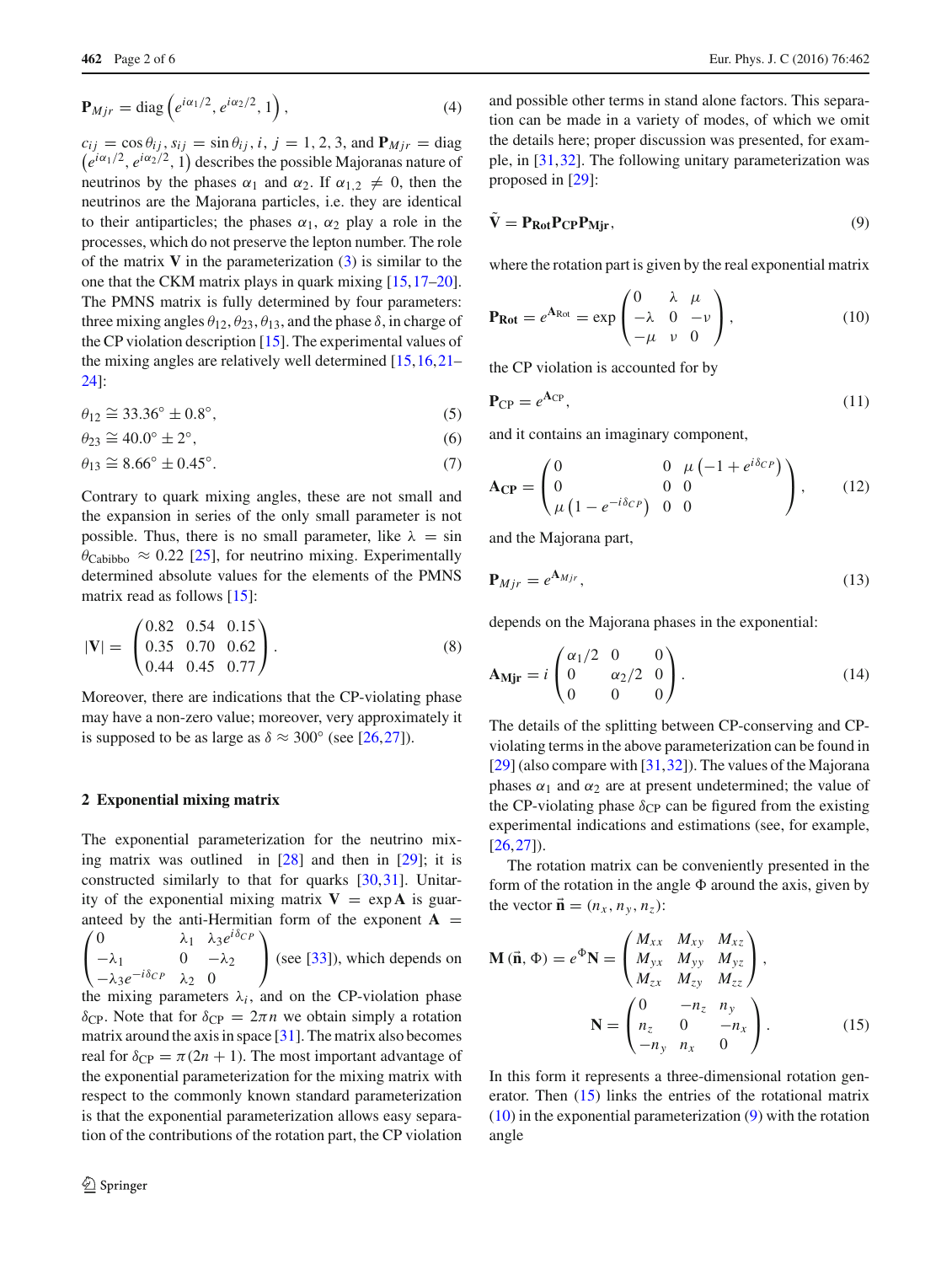$$
\Phi = \pm \sqrt{\lambda^2 + \mu^2 + \nu^2} \tag{16}
$$

<span id="page-2-0"></span>around the axis  $\vec{\mathbf{n}} = (n_x, n_y, n_z)$  with the following coordinates:

$$
n_x = \frac{\nu}{\Phi}, \quad n_y = \frac{\mu}{\Phi}, \quad n_z = -\frac{\lambda}{\Phi}.\tag{17}
$$

Thus, Eqs.  $(17)$ – $(16)$  relate the elements of the exponential parameterization with the single axis-rotation angle matrix components. Note that the angles of the rotation in the stan-dard parameterization matrix, [\(3\)](#page-0-0)  $c_{ij} = \cos \theta_{ij}$  and  $s_{ij} =$  $\sin \theta_{ij}$ , are different from those in our parameterization [\(9\)](#page-1-2). Omitting the Majorana part, the exponential parameterization [\(9\)](#page-1-2) reads as follows:

<span id="page-2-1"></span>
$$
\tilde{\mathbf{V}} = \mathbf{M} \mathbf{P}_{\mathbf{CP}}
$$
\n
$$
= \begin{pmatrix}\nM_{xx} \cos 2\Omega + \omega_{-} M_{xz} \sin 2\Omega & M_{xy} & M_{xz} \cos 2\Omega + \omega_{+} M_{xx} \sin 2\Omega \\
M_{yx} \cos 2\Omega + \omega_{-} M_{yz} \sin 2\Omega & M_{yy} & M_{yz} \cos 2\Omega + \omega_{+} M_{yx} \sin 2\Omega \\
M_{zx} \cos 2\Omega + \omega_{-} M_{zz} \sin 2\Omega & M_{zy} & M_{zz} \cos 2\Omega + \omega_{+} M_{zx} \sin 2\Omega\n\end{pmatrix},
$$
\n(18)

<span id="page-2-2"></span>where

$$
\Omega = \mu \sin \frac{\delta_{\rm CP}}{2}, \quad \omega_{\pm} = e^{\frac{i}{2}(\pi \pm \delta_{CP})}.
$$
 (19)

The values of the entries of the rotation matrix  $M_{ij}$  can be derived from the following tensor identity (see [\[34](#page-5-17)]):

<span id="page-2-3"></span>
$$
M_{ij} = (1 - \cos \Phi) n_i n_j
$$
  
+  $\delta_{ij} \cos \Phi - \varepsilon_{ijk} n_k \sin \Phi$ , *i*, *j*, *k* = *x*, *y*, *z*, (20)

where we denote  $\delta_{ij}$  the Kronecker symbol,  $\varepsilon_{ijk}$  is the Levi-Civita symbol,  $n_i$  are the components of the vector  $\vec{\bf{n}}$  =  $(n_x, n_y, n_z)$  and  $\Phi$  is the rotation angle. The expressions, relating the entries of the standard parameterization  $c_{ij}$  and  $s_{ij}$  with  $\vec{\bf{n}}$  and  $\Phi$ , can be derived from [\(18\)](#page-2-1), [\(19\)](#page-2-2), [\(20\)](#page-2-3), and [\(3\)](#page-0-0), but they are very cumbersome and we omit them for brevity. From the experimental data [\[26](#page-5-9)] by using matrix equations and expansions we obtain for the rotation vector in 3D space the following coordinates:

$$
n_x \cong 0.702, \ \ n_y \cong 0.394, \ \ n_z \cong 0.593,\tag{21}
$$

and for the rotation angle around this axis we obtain

$$
\Phi \cong 49.8^{\circ}.\tag{22}
$$

The precision of the above values is determined by the errors in the experimental data evaluation and is about of 5 %. From  $(15)$ – $(17)$  we obtain the following values for the entries of the rotation matrix  $(15)$  in the exponential parameterization:



<span id="page-2-4"></span>**Fig. 1** The axes of rotation for quarks and neutrinos form the angle of  $\approx 45^\circ$ 

<span id="page-2-5"></span>
$$
\mathbf{A}_{\text{Rot}} \cong \begin{pmatrix} 0 & 0.516 & -0.342 \\ -0.516 & 0 & 0.611 \\ 0.342 & -0.611 & 0 \end{pmatrix}, \quad \begin{array}{l} \lambda \cong 0.516, \\ \mu \cong -0.342, \\ \nu \cong -0.611. \end{array}
$$
\n(23)

This result is in agreement with the experimental data and with the respective standard parameterization in the PMNS matrix [\(2\)](#page-0-1). Moreover, based upon the values of the mixing angles for quarks  $\theta_{Q12} = 13.14^{\circ}, \theta_{Q23} = 2.43^{\circ}, \theta_{Q13} =$ 0.23◦, we determine the direction of the rotation vector in space [\(17\)](#page-2-0) for the exponential parameterization for quarks as follows:

$$
\vec{n}_{\text{quark}} = (0.1829, 0.0206, 0.9831). \tag{24}
$$

Now, upon the comparison with the above determined coordinates of the rotation vector for neutrinos

$$
\vec{\mathbf{n}}_{\text{neutrino}} = (0.7021, 0.3936, 0.5934),\tag{25}
$$

we note that  $\vec{n}_{quark}$  and  $\vec{n}_{neutrino}$  constitute the angle of  $\approx 44°$ , as demonstrated in Fig. [1.](#page-2-4)

This fact is interesting itself and it is the demonstration of the so-called hypothesis of complementarity for neutrinos and quarks [\[35,](#page-5-18)[36\]](#page-5-19), according to which the rotation axes for quarks and neutrinos form the 45◦ angle; however, this last statement is rather an observation since it does not have solid theoretical foundation and there are no physical reasons. Note that the obtained value of 44 $\degree$  differs from 45 $\degree$  by  $\approx$  2 $\%$ , which is within the margin of errors of the original experimental data sets, which determines the entries of the exponential mixing matrix and the rotation vectors directions.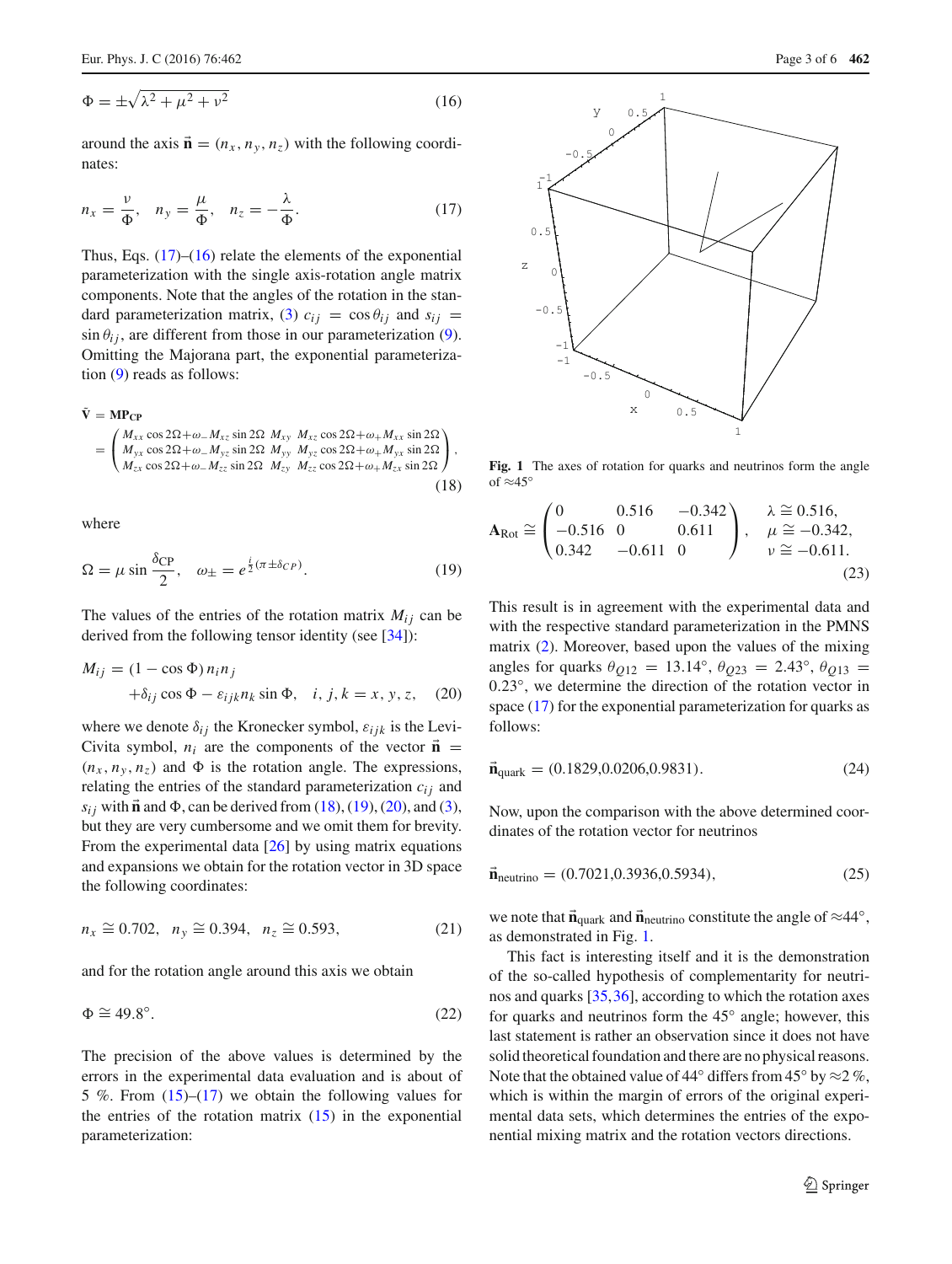#### **3 Exponential parameterization and CP violation**

Now let us take advantage of the possibility, given by the exponential parameterization, which allows us to factorize separately the contributions of the rotation, the CP-violation, and the Majorana term. We can write the matrix product **P<sub>CP</sub>P<sub>Mir</sub>** in the following form, which reminds one of the rotation by the angle  $2\Omega$  with the proper weights for each entry:

<span id="page-3-0"></span>
$$
\mathbf{V}_{\text{MCP}} = \mathbf{P}_{\text{CP}} \mathbf{P}_{\text{Mjr}} = \begin{pmatrix} e^{i\frac{\alpha_1}{2}} \cos 2\Omega & 0 & \omega_+ \sin 2\Omega \\ 0 & e^{i\frac{\alpha_2}{2}} & 0 \\ \omega_- e^{i\frac{\alpha_1}{2}} \sin 2\Omega & 0 & \cos 2\Omega \end{pmatrix}
$$

$$
= \begin{pmatrix} e^{i\frac{\alpha_1}{2}} \cos \left(2\mu \sin \frac{\delta_{CP}}{2}\right) & 0 & e^{\frac{i}{2}(\pi + \delta_{CP})} \sin \left(2\mu \sin \frac{\delta_{CP}}{2}\right) \\ 0 & e^{i\frac{\alpha_2}{2}} & 0 \\ e^{\frac{i}{2}(\pi - \delta_{CP} + \alpha_1)} \sin \left(2\mu \sin \frac{\delta_{CP}}{2}\right) & 0 & \cos \left(2\mu \sin \frac{\delta_{CP}}{2}\right) \end{pmatrix}.
$$
(26)

Omitting the Majorana part, the complexity due to the CP violation vanishes if either  $\Omega = \pm \pi n/2$ , or if  $\omega_+ \in$  Reals. The value of  $\Omega$  is limited by  $\mu$ , which is small, and the above expression [\(26\)](#page-3-0) becomes real in the case of  $\Omega = 0$ , which, moreover, returns the unity matrix  $P_{CP} = I$  for  $\delta_{CP} = \pm 2\pi n$ . The absolute values of the entries of the CP-violating matrix are at their maximum for  $\delta_{\text{CP}} = \pi \pm 2\pi n$ , but then the whole **P<sub>CP</sub>** matrix becomes real and the CP violation in fact vanishes. The major contribution of the complex term due to the CP violation is achieved for  $\delta_{\text{CP}} = \pi/2 \pm \pi n$ . All of the above is in complete analogy with the behavior of the CP-violating phase  $\delta$  in the standard parameterization. Based upon the present knowledge of the CP violation for neutrinos and on experimental indications and estimations [\[26](#page-5-9),[27\]](#page-5-10) and accounting for the above discussion, the CPviolating phase in the exponential parameterization has the value  $\delta_{\rm CP} \cong -60^{\circ}$  identical to  $\delta \approx 300^{\circ}$ . Then we obtain

$$
\omega_{\pm}|_{\delta_{\rm CP} = -60^\circ} e^{\frac{i\pi}{2} \left(1 \mp \frac{1}{3}\right)} \cong \pm 0.5 + 0.866 \ i. \tag{27}
$$

Note that the accuracy of the existing indications with regard to the CP violation is rather low  $(+60 - 120\%)$  and thus the above values are also approximate. The parameter  $\Omega$  is

$$
\Omega = \mu \sin \frac{\delta_{\rm CP}}{2} = \mu \sin(-30^{\circ}) = -\mu/2 = 0.171, \n\cos 2\Omega = \cos \mu \approx 0.942, \quad \sin 2\Omega = -\sin \mu \approx 0.335.
$$
\n(28)

Then with account of the Majorana phases and of  $\delta_{\text{CP}} \cong$ −60◦, we obtain the following matrix:

<span id="page-3-1"></span>
$$
\mathbf{V}_{\text{MCP}} = \mathbf{P}_{\text{CP}} \mathbf{P}_{\text{Mjr}} = \begin{pmatrix} e^{i\frac{\alpha_1}{2}} 0.942 & 0 & 0.335\omega_+ \\ 0 & e^{i\frac{\alpha_2}{2}} & 0 \\ 0.335 e^{i\frac{\alpha_1}{2}} \omega_- & 0 & 0.942 \end{pmatrix}
$$

$$
\approx \begin{pmatrix} 0.942 e^{i\frac{\alpha_1}{2}} & 0 & 0.168 + 0.290 i \\ 0 & e^{i\frac{\alpha_2}{2}} & 0 \\ e^{i\frac{\alpha_1}{2}} & (-0.168 + 0.290 i) & 0 & 0.942 \end{pmatrix} . (29)
$$

For Dirac neutrinos at the extremities of the range of the CPviolating phase for  $\delta_{\text{CP}} = 0^{\circ}$  we get the unity matrix  $P_{\text{CP}} =$ **I**, while for  $\delta_{\text{CP}} \cong -180^{\circ}$ :  $\omega_{\pm}|_{\delta_{\text{CP}}=-180^{\circ}} = e^{\frac{i\pi}{2}(1\mp 1)} = \pm 1$ and the real mixing term

$$
\mathbf{P_{CP}} \equiv \mathbf{V_{MCP}} = \begin{pmatrix} 0.775 & 0 & 0.632 \\ 0 & 1 & 0 \\ -0.632 & 0 & 0.775 \end{pmatrix} . \tag{30}
$$

The Majorana phases interplay with the CP-phase only in the entry (3,1) in the factor  $e^{i\frac{\alpha_1}{2}}\omega$ . Otherwise, the Majorana phases just bring about more complexity in the result. For non-Majorana, but Dirac particles, the matrix obtained above, [\(29\)](#page-3-1), represents just a slight deviation from the unitary matrix **I**:

<span id="page-3-3"></span>
$$
\mathbf{P_{CP}} \equiv \mathbf{V_{MCP}} \cong \begin{pmatrix} 1 & 0 & 0.168 + 0.290 i \\ 0 & 1 & 0 \\ -0.168 + 0.290 i & 0 & 1 \end{pmatrix} . (31)
$$

It is now evident that for non-Majorana particles the CPviolating term [\(29\)](#page-3-1) is the mixing matrix for two lepton generations: electron, tauon, and proper neutrinos. Employing the generating functions for the Bessel functions cos  $(x \sin \alpha) = \sum_{n=-\infty}^{\infty} J_n(x) \cos n\alpha$  and  $\sin (x \sin \alpha) = \sum_{n=-\infty}^{\infty} J_n(x) \sin n\alpha$ , we easily derive the following expres- $\sum_{n=-\infty}^{\infty} J_n(x)$  sin *n*α, we easily derive the following expression for the general form of the matrix  $V_{MCP}$ , in which the contributions of the CP-violating phase  $\delta_{CP}$  and of the rotation matrix parameter  $\mu$  are separated:

<span id="page-3-2"></span>
$$
\mathbf{V}_{\text{MCP}} = \begin{pmatrix} e^{i\frac{\alpha_1}{2}} \sum_{n=-\infty}^{\infty} J_n (2\mu) \cos\left(\frac{n\delta_{CP}}{2}\right) & 0 & \omega_+ \sum_{n=-\infty}^{\infty} J_n (2\mu) \sin\left(\frac{n\delta_{CP}}{2}\right) \\ 0 & e^{i\frac{\alpha_2}{2}} & 0 \\ \omega_- e^{i\frac{\alpha_1}{2}} \sum_{n=-\infty}^{\infty} J_n (2\mu) \sin\left(\frac{n\delta_{CP}}{2}\right) & 0 & \sum_{n=-\infty}^{\infty} J_n (2\mu) \cos\left(\frac{n\delta_{CP}}{2}\right) \end{pmatrix} .
$$
 (32)

not very sensitive to the exact value of the angle  $\delta_{CP}$  and its absolute value varies from 0 to the maximum of  $|\mu| = 0.342$ for  $\delta_{\rm CP} = \pi \pm 2\pi n$ . Note that in any case the value of  $\Omega$  is small and cos  $\Omega \cong 1$ . For  $\delta_{CP} = -60^{\circ}$  we obtain

The above result [\(32\)](#page-3-2) is valid for arbitrary values of  $\delta_{\rm CP}$ ,  $\alpha_1$ ,  $\alpha_2$ . For  $\alpha_1 = 0$ , [\(32\)](#page-3-2) reduces to the symmetric form. With account of the obtained values of the entries of the exponential parameterization of the CP-violating term and for non-zero Majorana phases  $\alpha_1, \alpha_2$ , the vector of the mixed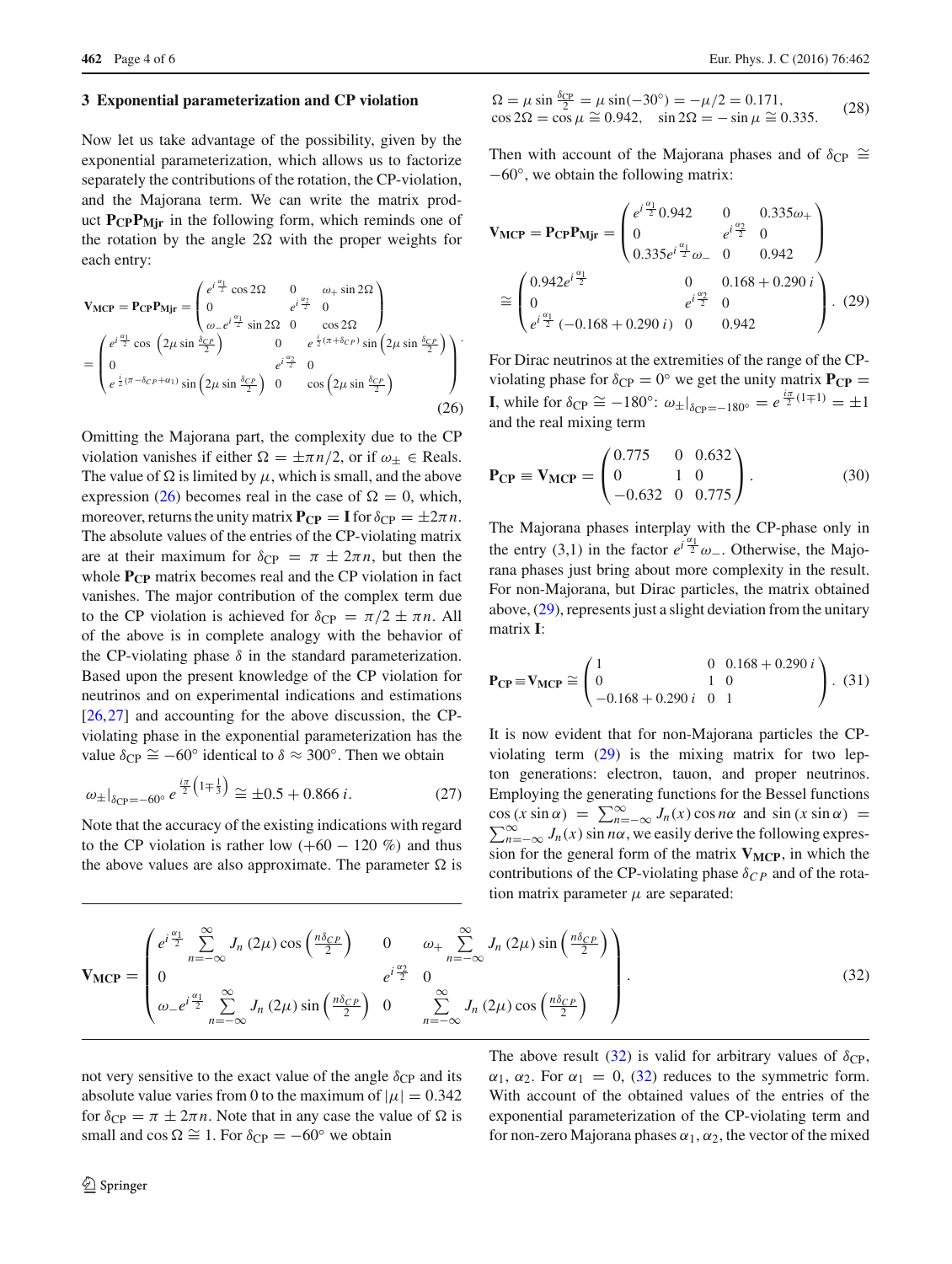neutrino state is transformed as follows:

<span id="page-4-9"></span>
$$
|v_{\alpha}\rangle = \mathbf{M} \begin{pmatrix} 0.942e^{-\frac{i}{2}\alpha_1} |v_1\rangle + 0.335e^{-\frac{\pi}{3}i} |v_3\rangle \\ e^{-i\frac{\alpha_2}{2}} |v_2\rangle \\ 0.335e^{-i(\frac{\alpha_1}{2} + \frac{2\pi}{3})} |v_1\rangle + 0.942 |v_3\rangle \\ e^{-i\frac{\alpha_2}{2}} |v_2\rangle \\ - (0.168 + 0.290 i) e^{-\frac{i}{2}\alpha_1} |v_1\rangle + |v_3\rangle \end{pmatrix} .
$$
 (33)

We underline that the above transform by  $V_{MCP}$ , as well as the transform by the purely rotational part  $P_{Rot}$ , is unitary. It can be verified directly with the help of the Hermiteconjugated matrix:

$$
\mathbf{V}_{\text{MCP}}^{-1} \cdot \mathbf{V}_{\text{MCP}} = \mathbf{V}_{\text{MCP}}^{+} \cdot \mathbf{V}_{\text{MCP}} = \mathbf{I}.\tag{34}
$$

This ensures the unitarity of the whole exponential parameterization [\(9\)](#page-1-2) of the PMNS mixing matrix:

$$
\tilde{\mathbf{V}}^{-1} \cdot \tilde{\mathbf{V}} = \tilde{\mathbf{V}}^{+} \cdot \tilde{\mathbf{V}} = \mathbf{I}.
$$
 (35)

#### **4 Conclusions**

The exponential parameterization of the mixing matrix for neutrinos is explored with account of the present experimental data. The proper entries of the exponential mixing matrix are determined; the CP-violating term in the exponential parameterization is estimated. Based upon the accuracy of the experimental data, the range of the values for the parameters of the neutrino mixing matrix is given. Without CP violation the neutrino mixing represents in fact the geometric rotation in three-dimensional space. In this simple case mixing can be viewed as the rotation by the angle  $\Phi$  around the axis in threedimensional space. This interpretation follows straightforwardly from the structure of the exponential mixing matrix. Evidently, there is no mixing for  $\Phi = 0$ , when the mixing matrix without CP violation reduces to the unit matrix, **I**. Based upon the recent data, we have obtained the value for the rotation angle  $\Phi \cong 49.8^\circ$  and the coordinates of the rotation vector  $\vec{\bf n} = (0.702, 0.394, 0.593)$ . This value of the rotation angle is somewhat smaller than that based upon the tribimaximal parameterization:  $\Phi_{\text{TBM}} \cong 56.6°$ . Moreover, the direction of the rotation vector differs from that of the vector for the TBM matrix:  $\vec{n}_{\text{TBM}} = (0.7858, 0.2235, 0.5777)$ . The difference in their directions in 3D space is 11◦. Interestingly, the angle between the axes of rotation for quarks and neutrinos remains unchanged and equals ≈45◦, despite the change of 11◦ in the direction of the neutrinos rotation axis, verified in the last 10 years. This demonstrates the hypothesis of complementarity for quarks and neutrinos [\[35,](#page-5-18)[36\]](#page-5-19).

The exponential parameterization allows factorization of the CP and the Majorana contributions and is evidence that the CP-term can also be viewed as a sort of rotation with different weights for the matrix entries. We have calculated the entries of the rotational mixing matrix  $\lambda \approx 0.516$ ,  $\mu \approx$  $-0.342$ ,  $\nu \approx -0.611$  (see [\(23\)](#page-2-5)) and we have estimated the entries of the CP-violating matrix in the exponential parameterization (see  $(29)$ ,  $(31)$ ) from the current indications on CP violation:  $\delta_{\rm CP} \sim 60^\circ$ . This value is quite approximate due to uncertain experimental data, regarding CP violation for neutrinos. We calculated the CP-violating exponential matrix for the extremities of the range of  $\delta_{\rm CP}$  from 0° to 180°. The rotation angle  $2\Omega$  for the CP-violating matrix is rather small:  $\Omega = \mu/2$ . By means of the exponential parameterization one can easily transform the neutrino state vector, distinguishing the CP-violating terms for each type of neutrino. In the case of Dirac neutrinos and if  $\delta_{\text{CP}} = \pm 2\pi n$ , we get pure rotation, since  $P_{CP} = I$ . If  $\delta_{CP} = \pi \pm 2\pi n$ , then we end with the real **PCP** matrix for the CP-violating term, which means the absence of CP violation in this case. For Majorana neutrinos the mass state vector  $v_1$ ,  $v_2$ ,  $v_3$  is transformed with complex weights, as demonstrated in  $(33)$ .

We addressed an exponential presentation of the mixing matrix and obtained with its help results and interpretations that can be useful for the treatment and analysis of new experimental data, regarding the neutrino oscillations in currently running experiments as well as in planned experimental projects.

**Acknowledgments** We would like to thank professor A.V. Borisov from the Moscow State University, Russia, for his useful suggestions, fruitful discussions, and important advice.

**Open Access** This article is distributed under the terms of the Creative Commons Attribution 4.0 International License [\(http://creativecomm](http://creativecommons.org/licenses/by/4.0/) [ons.org/licenses/by/4.0/\)](http://creativecommons.org/licenses/by/4.0/), which permits unrestricted use, distribution, and reproduction in any medium, provided you give appropriate credit to the original author(s) and the source, provide a link to the Creative Commons license, and indicate if changes were made. Funded by SCOAP<sup>3</sup>.

### **References**

- <span id="page-4-0"></span>1. S. Weinberg, Phys. Rev. Lett **19**, 1264 (1967)
- 2. A. Salam, in *Elementary Particle Theory*, ed. by N. Svartholm, Almquist Forlag AB, (1968)
- <span id="page-4-1"></span>3. S.L. Glashow, Nucl. Phys. **22**, 579 (1961)
- <span id="page-4-2"></span>4. V. Barger, D. Marfatia, K.L. Whisnant, in *The Physics of Neutrinos* (Princeton University Press, Princeton, 2012)
- <span id="page-4-3"></span>5. T. Ataki et al., KamLAND Collaboration. Phys. Rev. Lett. **94**, 081801 (2005)
- <span id="page-4-4"></span>6. Y. Ashie et al., Super-Kamiokande Collaboration. Phys. Rev. D **71**, 112005 (2005)
- <span id="page-4-5"></span>7. M. Apollonio et al., CHOOZ Collaboration. Eur. Phys. J. C **27**, 331 (2003)
- <span id="page-4-6"></span>8. B. Pontecorvo, Zh.Eksp. Teor. Fiz. **33**, 549 (1957)
- 9. B. Pontecorvo, Zh Eksp, Teor. Fiz. **53**, 1717 (1967)
- <span id="page-4-7"></span>10. B. Pontecorvo, Sov. Phys. JETP **26**, 984 (1968)
- <span id="page-4-8"></span>11. Z. Maki, M. Nakagawa, S. Sakata, Prog. Teor. Phys. **28**, 870 (1962)